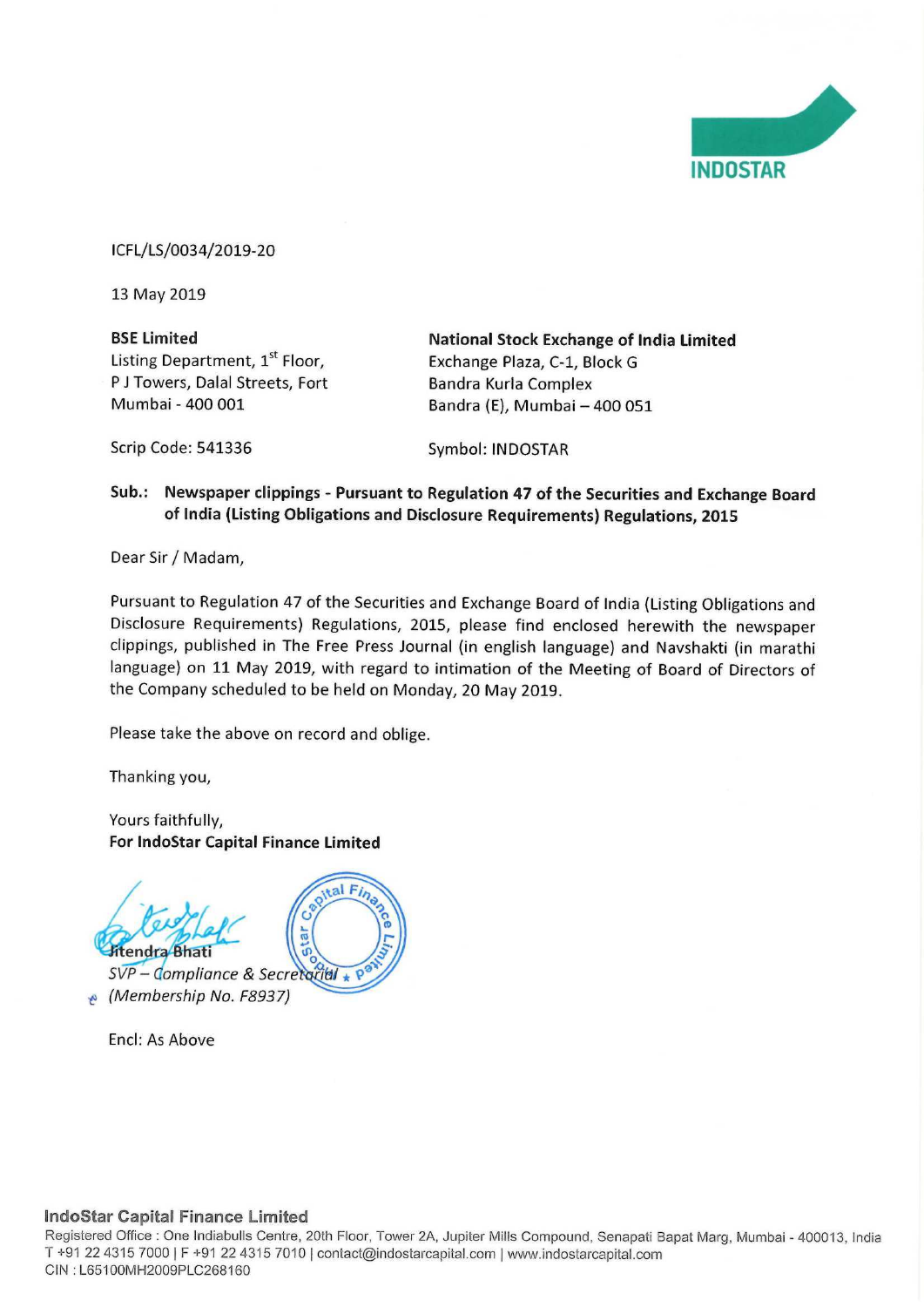



Place: Mumbai Date: 10 May 2019 -Uitendra Bhati<br>Company Secretary & Compliance Officer